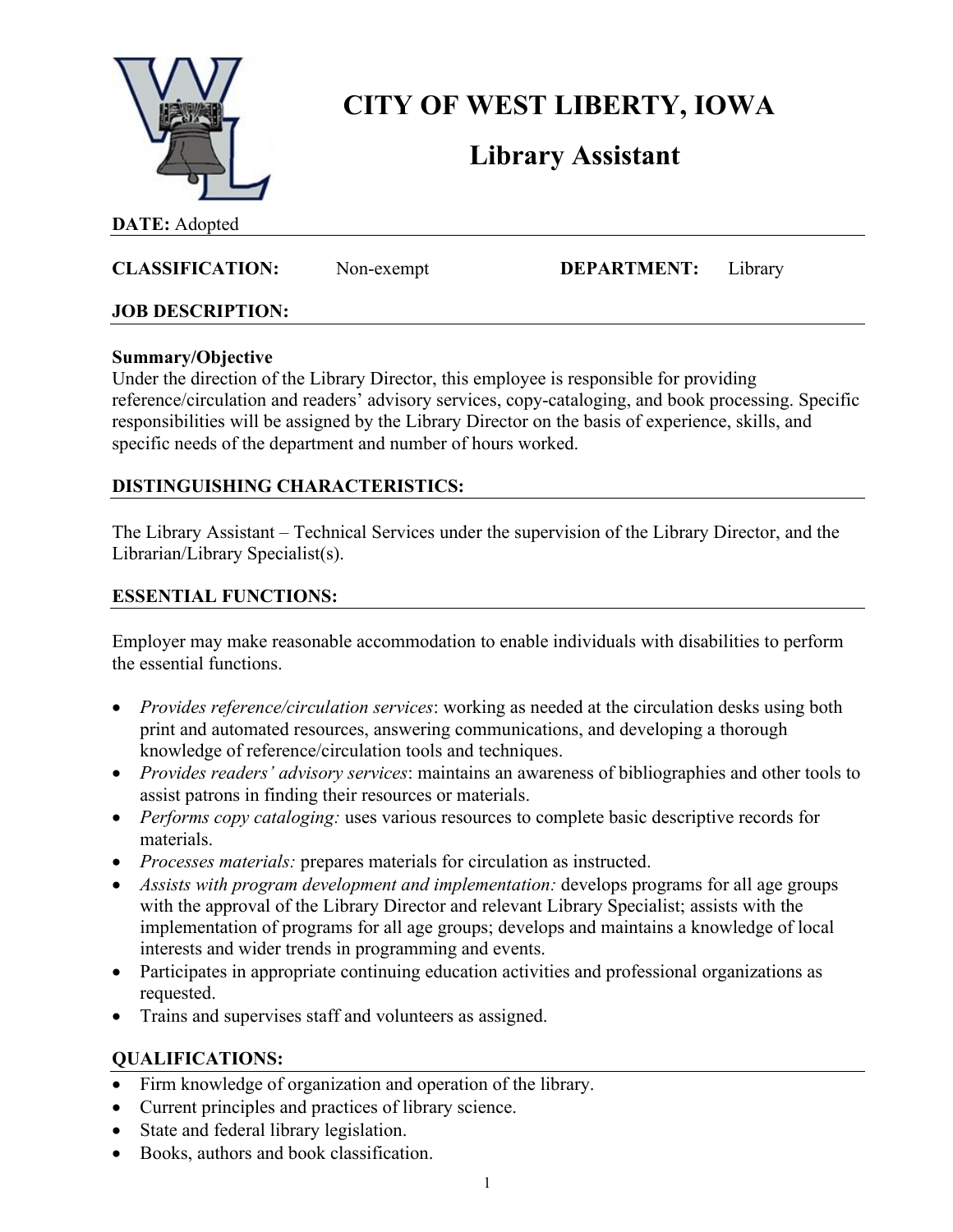- Modern office procedures, methods, and computer equipment.
- Awareness of current social, cultural, and educational topics and trends.
- English usage, spelling, grammar and punctuation required. Spanish preferred.

## **SKILLS AND ABILITIES:**

- Ability to learn library procedures readily.
- Ability to learn quickly and use new skills and knowledge brought about by rapidly changing information and/or technology.
- Ability to work a flexible schedule that includes day, night and weekend hours, including hours outside of regularly scheduled time.
- Ability to work in an environment of shifting priorities and frequent interruptions, hectic pace and interaction with staff and public.
- Working with diverse socio-economic, cultural and ethnic backgrounds of patrons and staff.
- Ability to understand and follow moderately complex oral and written instruction.
- Skill in self-motivation and organization.
- Skill in oral and written communication.
- Ability to operate a personal computer using program applications appropriate to assigned duties and responsibilities.
- Some knowledge of major fields of learning, comprising the social sciences, natural sciences and humanities.
- Utilizing computer technology used for communication, data gathering and reporting.
- Some knowledge of basic reference sources.
- Some knowledge of basic arithmetic skills.
- Ability to establish and maintain effective working relationships with those contacted in the course of work.
- Communication, interpersonal skills as applied to interaction with coworkers, supervisors, the public, etc. sufficient to exchange or convey information and to receive work direction.

# **TRAINING AND EXPERIENCE REQUIREMENTS:**

| Education:  | Graduation from High School or equivalent G.E.D. |
|-------------|--------------------------------------------------|
| Experience: | At least one year related experience preferred.  |

# **LICENSING REQUIREMENTS:**

State of Iowa Public Librarian's Certificate or ability to obtain within 1 year of hiring.

# **ESSENTIAL PHYSICAL ABILITIES:**

Positions in this class typically require standing, mobility, fingering, talking, hearing, seeing and repetitive motions.

Ability to exert up to 20 pounds of force occasionally and/or a negligible amount of force frequently or constantly to lift, carry, push, pull or otherwise move objects, including the human body. Ability to perform sedentary work that involves sitting most of the time. Jobs are sedentary if walking and standing are required only occasionally and all other sedentary criteria are met.